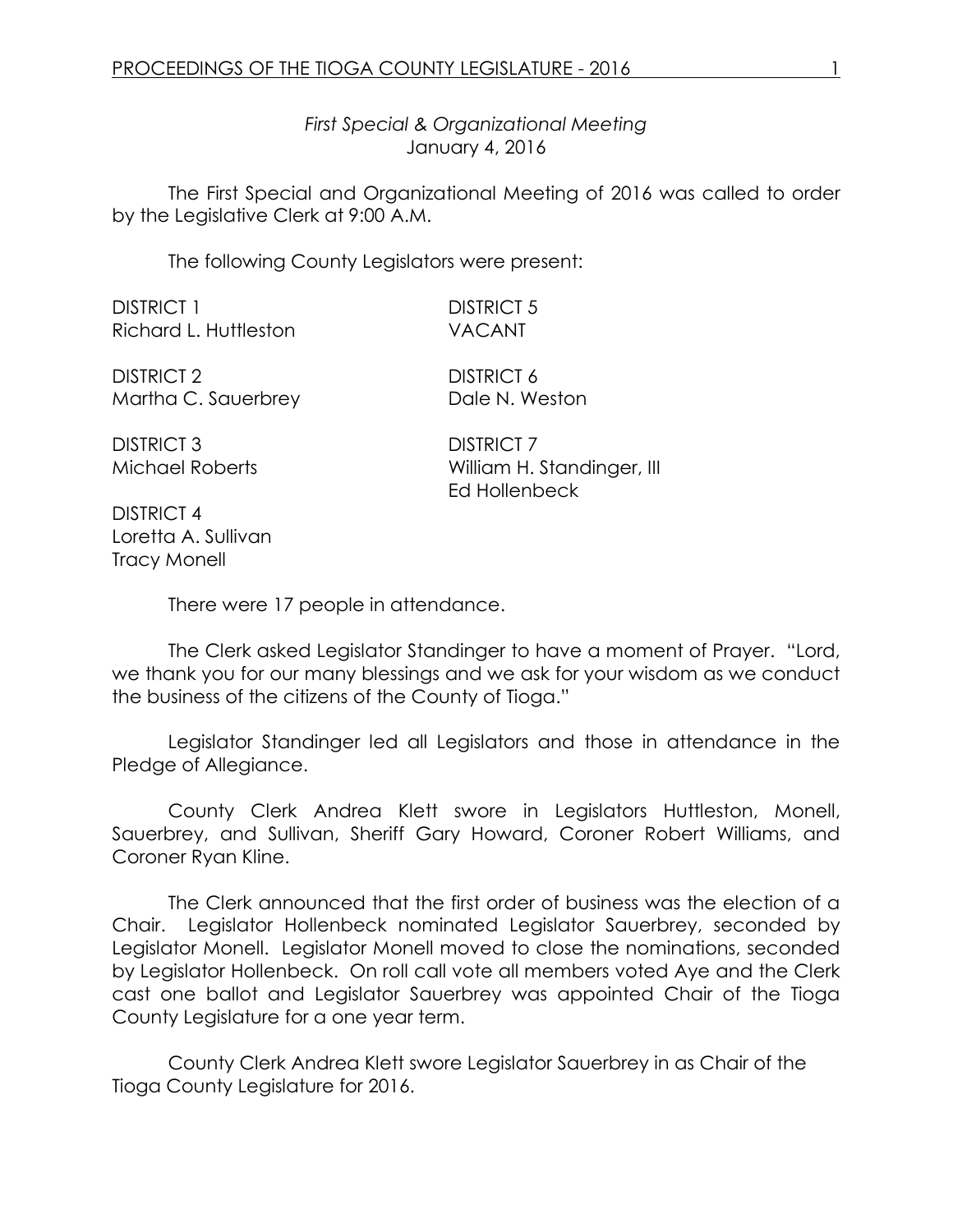Chair Sauerbrey spoke. "Happy New Year everybody. As you can see, we are nothing without the staff to keep us on line and doing things right according to the law. First of all, I want to thank my fellow Legislators for your support again. Many of us have been working together for close to 10 years and after a while we get to know each other pretty well, and I hope that we will continue in the future this year to continue with new energy and new ideas for the County.

"Upcoming in the near future we have a couple of projects that we have to attend to. We will continue to work on locating our Mental Health Services, that has to be done the beginning of this quarter. We are going to talk and meet with the Town and Village leaders about the rising demolition costs, that is a goal. Lastly and unfortunately, we have the unpleasant duty of, well pleasant but the reason is unpleasant, of appointing a position to Legislator for the Village of Waverly because we lost our dear friend, Ray Case. That is on the plan for the first quarter of this year. I think we are going to have a good year and we are going to have a good productive year, keeping costs down and running Government. Thank you again."

The Chair announced the next order of business was the election of a Deputy Chair. Legislator Roberts nominated Legislator Weston, seconded by Legislator Hollenbeck. Legislator Roberts moved to close the nominations, seconded by Legislator Hollenbeck. On roll call vote all members voted Aye and the Chair cast one ballot and Legislator Weston was appointed Deputy Chair of the Tioga County Legislature for a one year term.

County Clerk Andrea Klett swore Legislator Weston in as Deputy Chair of the Tioga County Legislature for 2016.

The Chair called for nominations for County Attorney. Legislator Sullivan nominated Judith Quigley, seconded by Legislator Hollenbeck. Legislator Sullivan moved to close the nominations, seconded by Legislator Monell. On roll call vote all Legislators voted for Judith Quigley as County Attorney and the Chair cast one ballot and Judith Quigley was appointed County Attorney for a three-year term.

The Chair called for nominations for Legislative Clerk. Legislator Monell nominated Maureen Dougherty, seconded by Legislator Hollenbeck. Legislator Monell moved to close the nominations, seconded by Legislator Sullivan. On roll call vote all Legislators voted for Maureen Dougherty as Legislative Clerk and the Chair cast one ballot and Maureen Dougherty was appointed Legislative Clerk for a three-year term.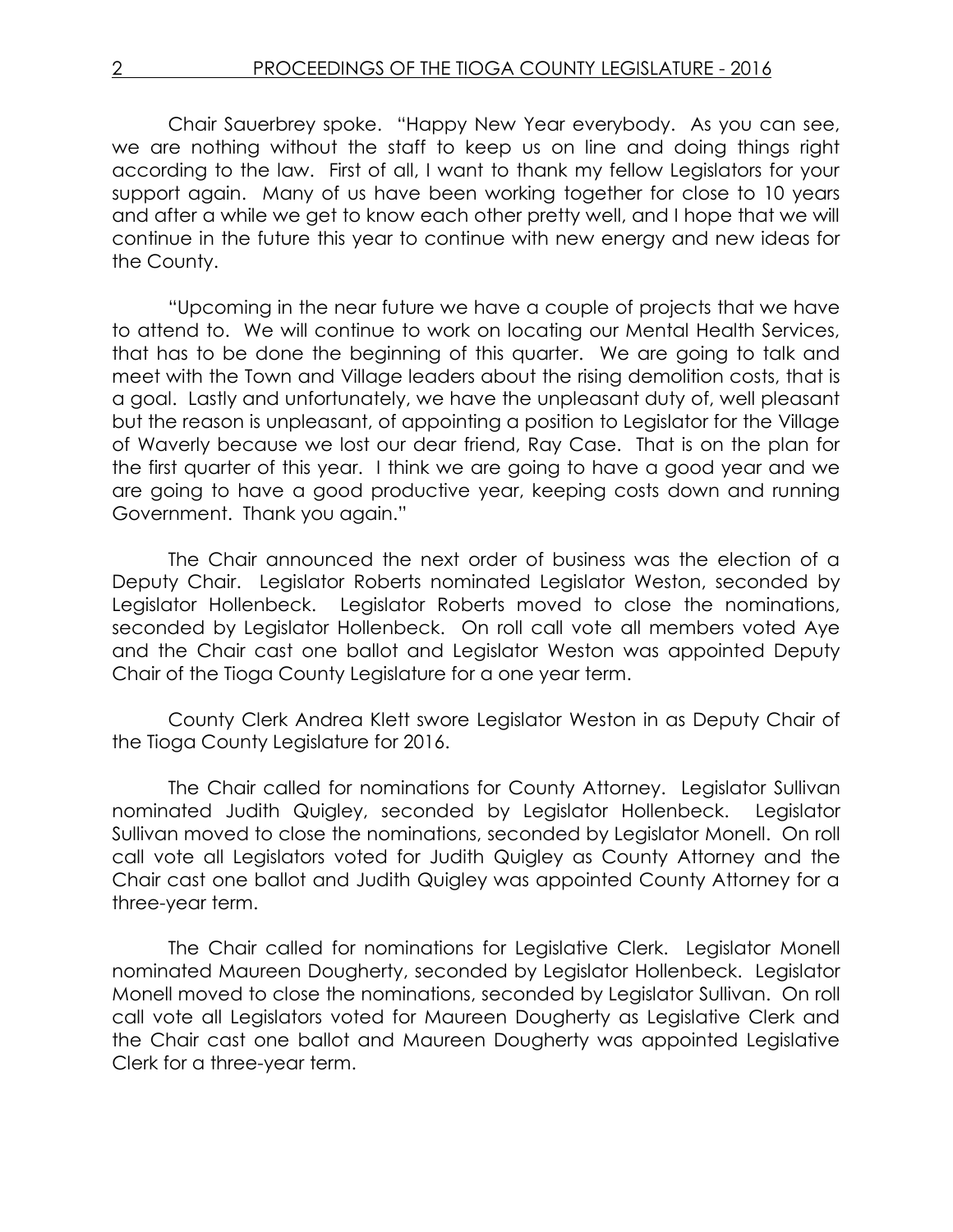The Chair called for nominations for Budget Officer. Legislator Sullivan nominated Rita Hollenbeck, seconded by Legislator Hollenbeck. Legislator Monell moved to close the nominations, seconded by Legislator Hollenbeck. On roll call vote all Legislators voted for Rita Hollenbeck as Budget Officer and the Chair cast one ballot and Rita Hollenbeck was appointed Budget Officer for a three-year term.

The Chair called for nominations for Public Defender. Legislator Monell nominated George Awad, seconded by Legislator Hollenbeck. Legislator Monell moved to close the nominations, seconded by Legislator Hollenbeck. On roll call vote all Legislators voted for George Awad as Public Defender and the Chair cast one ballot and George Awad was appointed Public Defender for a three-year term.

County Clerk Andrea Klett swore in Judith Quigley, County Attorney, Maureen Dougherty, Legislative Clerk, Rita Hollenbeck, Budget Officer, and George Awad, Public Defender for three year terms.

The Chair called for nominations for Public Information Officer. Legislator Monell nominated Douglas Barton, seconded by Legislator Hollenbeck. Legislator Monell moved to close the nominations, seconded by Legislator Sullivan. On roll call vote all Legislators voted for Douglas Barton as Public Information Officer, and the Chair cast one ballot and Douglas Barton was appointed Public Information Officer for a one year term.

The Chair called for nominations for Republican Majority Leader. Legislator Monell nominated Legislator Roberts, seconded by Legislator Sullivan. Legislator Hollenbeck moved to close the nominations, seconded by Legislator Sullivan. On roll call vote all Legislators voted for Legislator Roberts as Republican Majority Leader, and the Chair cast one ballot and Legislator Roberts was appointed Republican Majority Leader for a one year term.

Chair Sauerbrey asked if there were any disclosures to be made.

Legislator Standinger stated, "I have none".

Legislator Sullivan stated, "I would like to disclose that my husband is the Director of the County Weights and Measures".

Legislator Weston stated, "I have none".

Legislator Hollenbeck stated, "I have none".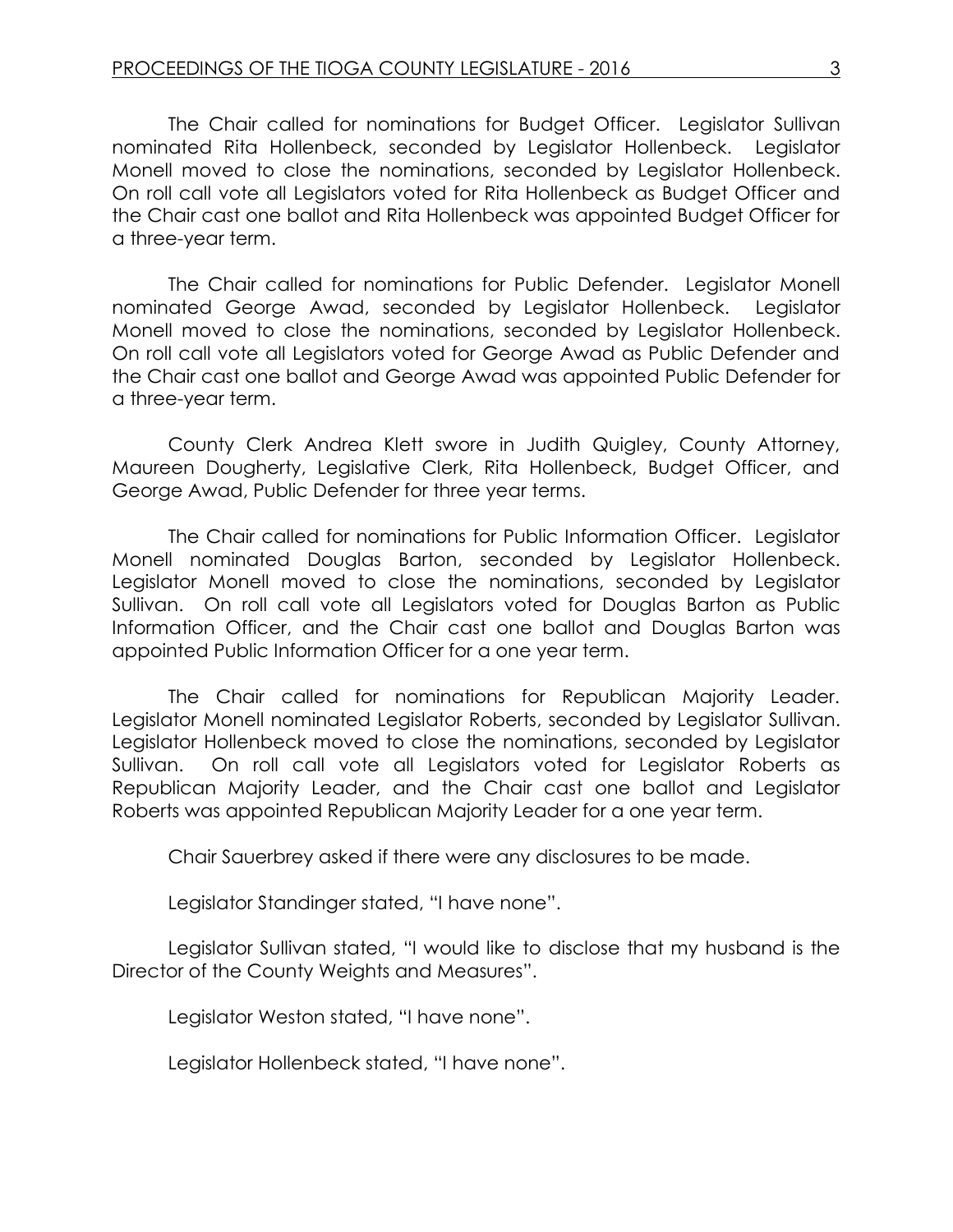Legislator Huttleston stated, "I have a real estate appraisal business and I do no appraisals for Tioga County or any appraisals that the County is involved with".

Legislator Monell stated, "I have none".

Legislator Roberts stated, "I have none".

Legislator Sauerbrey stated, "I have none".

Legislator Sullivan moved for the adoption of the following resolution, seconded by Legislator Hollenbeck.

REFERRED TO: LEGISLATIVE WORKSESSION COMMITTEE

RESOLUTION NO. 1–16 *TRIPS AUTHORIZED*

RESOLVED: That the Chair and the Clerk of the County Legislature, the County Attorney, and County Legislators be, and they hereby are, authorized to make such trips as their duties may require and that their actual and necessary expenses for travel, meals and lodging incurred on such trips be a County charge.

# ROLL CALL VOTE

Yes – Legislators Standinger, Sullivan, Weston, Hollenbeck, Huttleston, Monell, Roberts and Sauerbrey.

No – None.

Absent – None.

RESOLUTION ADOPTED.

Legislator Hollenbeck moved for the adoption of the following resolution, seconded by Legislator Sullivan.

| REFERRED TO:        | <b>FINANCE COMMITTEE</b>                              |
|---------------------|-------------------------------------------------------|
| RESOLUTION NO. 2-16 | <b>DESIGNATION OF OFFICIAL</b><br><b>DEPOSITORIES</b> |

RESOLVED: That, pursuant to the powers vested in this Legislature by Section 212 of the County Law, as amended, the following Banks within New York State be, and they hereby are designated as depositories for the deposit of all monies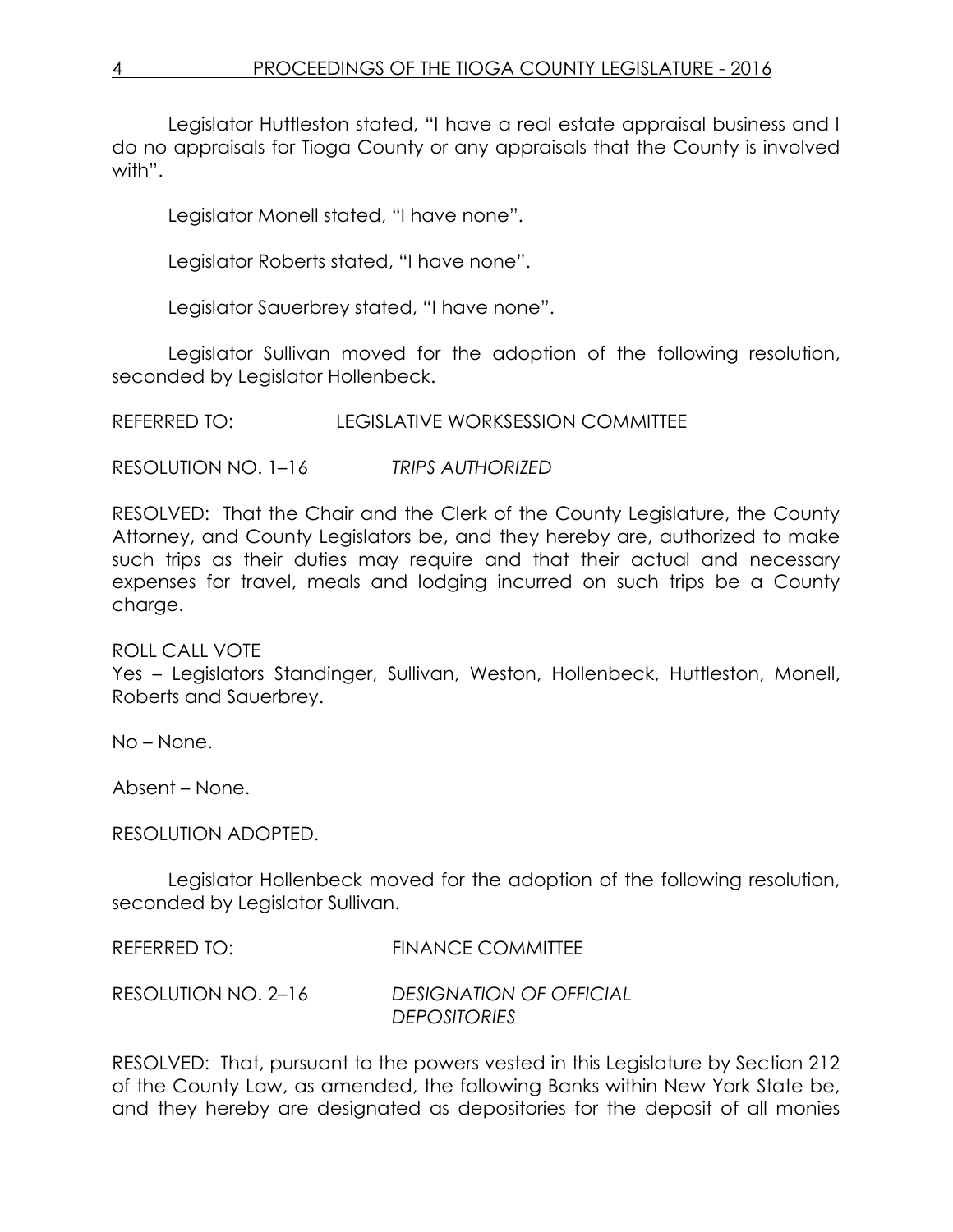received by the County Treasurer, to an amount not to exceed the sum set opposite the name of each Bank as follows:

| JP Morgan Chase Bank                  | \$30,000,000 |
|---------------------------------------|--------------|
| Chemung Canal Trust Company           | \$30,000,000 |
| Citizens Bank, N.A.                   | \$30,000,000 |
| Community Bank, N.A.                  | \$30,000,000 |
| First Niagara Bank, N.A.              | \$30,000,000 |
| M&T Bank                              | \$30,000,000 |
| Tioga State Bank                      | \$30,000,000 |
| National Bank and Trust Company, N.A. | \$30,000,000 |

## ROLL CALL VOTE

Yes – Legislators Standinger, Sullivan, Weston, Hollenbeck, Huttleston, Monell, Roberts and Sauerbrey.

No – None.

Absent – None.

RESOLUTION ADOPTED.

Legislator Monell moved for the adoption of the following resolution, seconded by Legislator Sullivan.

REFERRED TO: LEGISLATIVE WORKSESSION COMMITTEE

RESOLUTION NO. 3–16 *DESIGNATE OFFICIAL NEWSPAPERS*

RESOLVED: That the Tioga County Courier and the Morning Times are hereby designated official newspapers for the publication of all local laws, notices and other matters required by law to be published pursuant to County Law  $\delta$ 214, Subd. 2; and be it further

RESOLVED: That the Press and Sun Bulletin, a daily newspaper, is hereby designated as the official newspaper for purposes of publishing all local laws,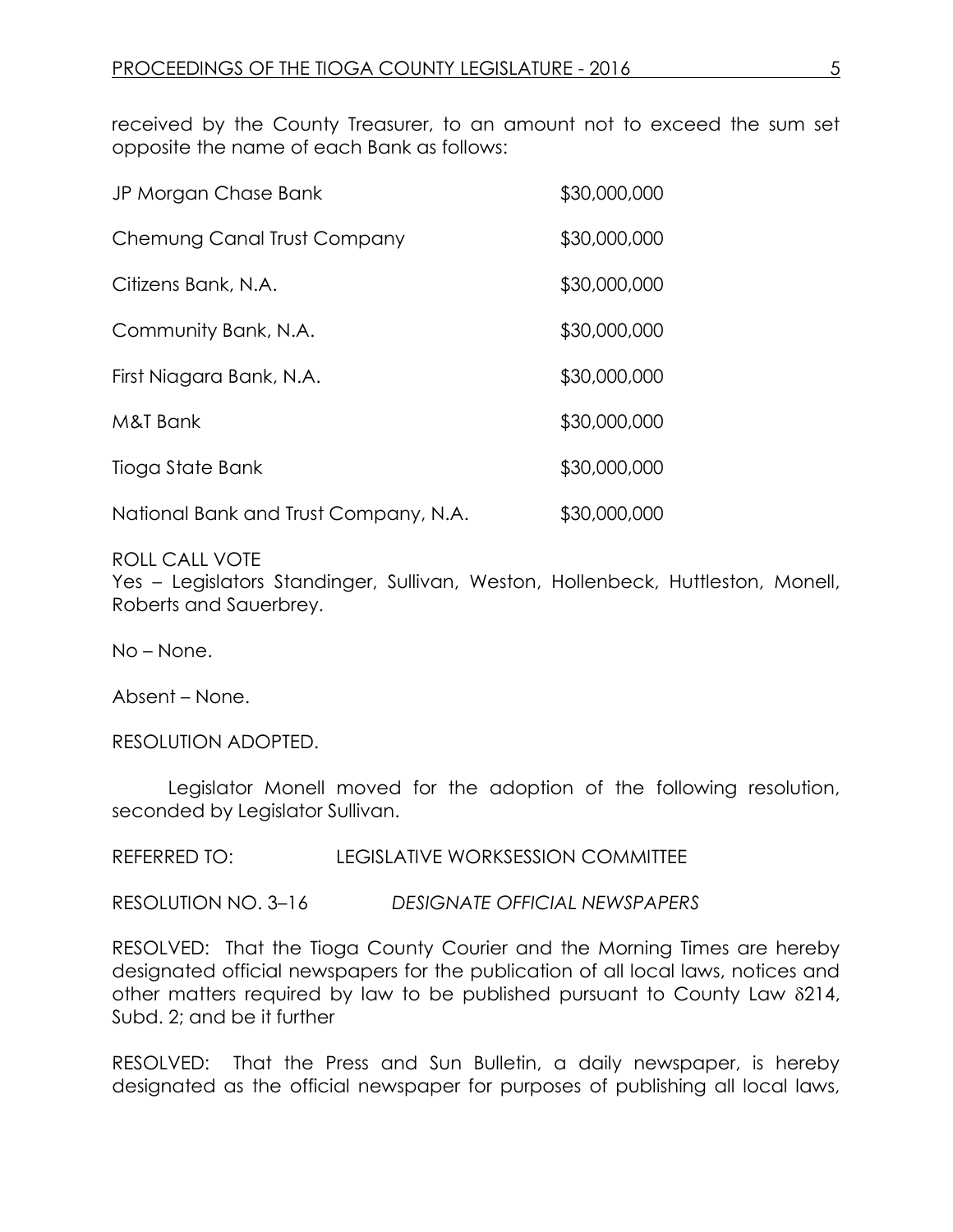notices and other matters required by law to be published at such times that there is insufficient time to publish in the above two newspapers.

ROLL CALL VOTE

Yes – Legislators Standinger, Sullivan, Weston, Hollenbeck, Huttleston, Monell, Roberts and Sauerbrey.

No – None.

Absent – None.

RESOLUTION ADOPTED.

Legislator Sullivan moved for the adoption of the following resolution, seconded by Legislator Monell.

REFERRED TO: LEGISLATIVE WORKSESSION COMMITTEE

RESOLUTION NO. 4–16 *DESIGNATION OF NEWSPAPER FOR REPUBLICAN PARTY*

RESOLVED: That the Morning Times is hereby designated as the newspaper published in the County of Tioga for the Republican Party to publish the Election notices issued by the Secretary of State, and to publish the official canvass pursuant to County Law 214, Subd. 1.

ROLL CALL VOTE

Yes – Legislators Standinger, Sullivan, Weston, Hollenbeck, Huttleston, Monell, Roberts and Sauerbrey.

No – None.

Absent – None.

RESOLUTION ADOPTED.

Legislator Hollenbeck moved for the adoption of the following resolution, seconded by Legislator Monell.

| REFERRED TO:        | LEGISLATIVE WORKSESSION COMMITTEE |
|---------------------|-----------------------------------|
| RESOLUTION NO. 5–16 | DESIGNATION OF NEWSPAPER FOR      |
|                     | DEMOCRATIC PARTY                  |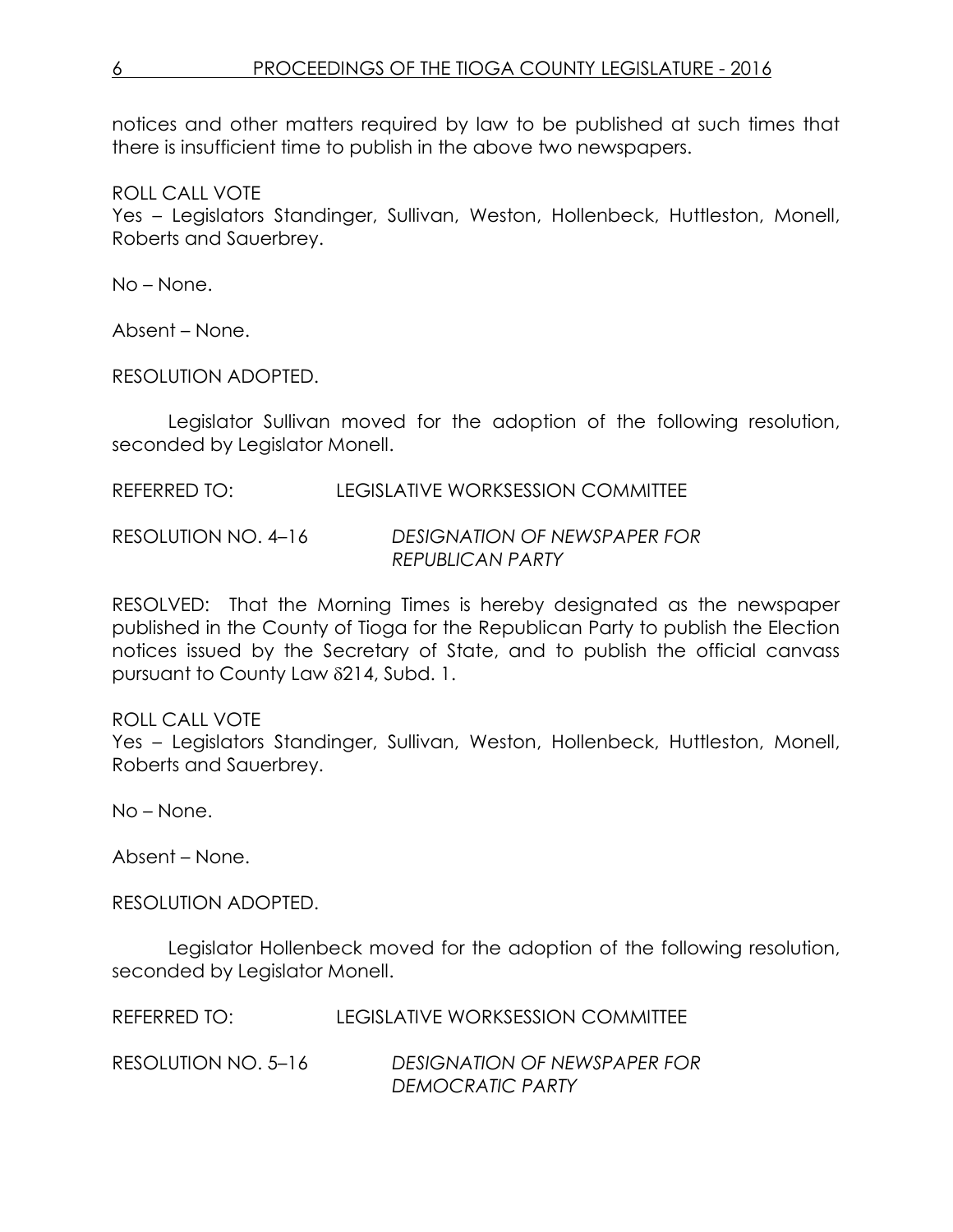RESOLVED: That the Tioga County Courier is hereby designated as the newspaper published in the County of Tioga for the Democratic Party to publish the Election notices issued by the Secretary of State, and to publish the official canvass pursuant to County Law 214, Subd. 1.

ROLL CALL VOTE Yes – Legislators Standinger, Sullivan, Weston, Hollenbeck, Huttleston, Monell, Roberts and Sauerbrey.

No – None.

Absent – None.

RESOLUTION ADOPTED.

Legislator Hollenbeck moved for the adoption of the following resolution, seconded by Legislator Monell.

REFERRED TO: LEGISLATIVE WORKSESSION COMMITTEE

RESOLUTION NO. 6–16 *SET SALARY OF CHAIR*

RESOLVED: That the salary of the Chair of the Tioga County Legislature be set at \$33,067 per year, which includes the salary received as County Legislator of \$10,225 and an additional \$22,842 to serve as Chair.

#### ROLL CALL VOTE

Yes – Legislators Standinger, Sullivan, Weston, Hollenbeck, Huttleston, Monell, Roberts and Sauerbrey.

No – None.

Absent – None.

RESOLUTION ADOPTED.

Legislator Sullivan moved for the adoption of the following resolution, seconded by Legislator Standinger.

|  | REFERRED TO: | LEGISLATIVE WORKSESSION COMMITTEE |  |
|--|--------------|-----------------------------------|--|
|--|--------------|-----------------------------------|--|

| RESOLUTION NO. 7–16 | FIX DATES AND TIMES OF          |
|---------------------|---------------------------------|
|                     | <b>TIOGA COUNTY LEGISLATIVE</b> |
|                     | <b>MEETINGS</b>                 |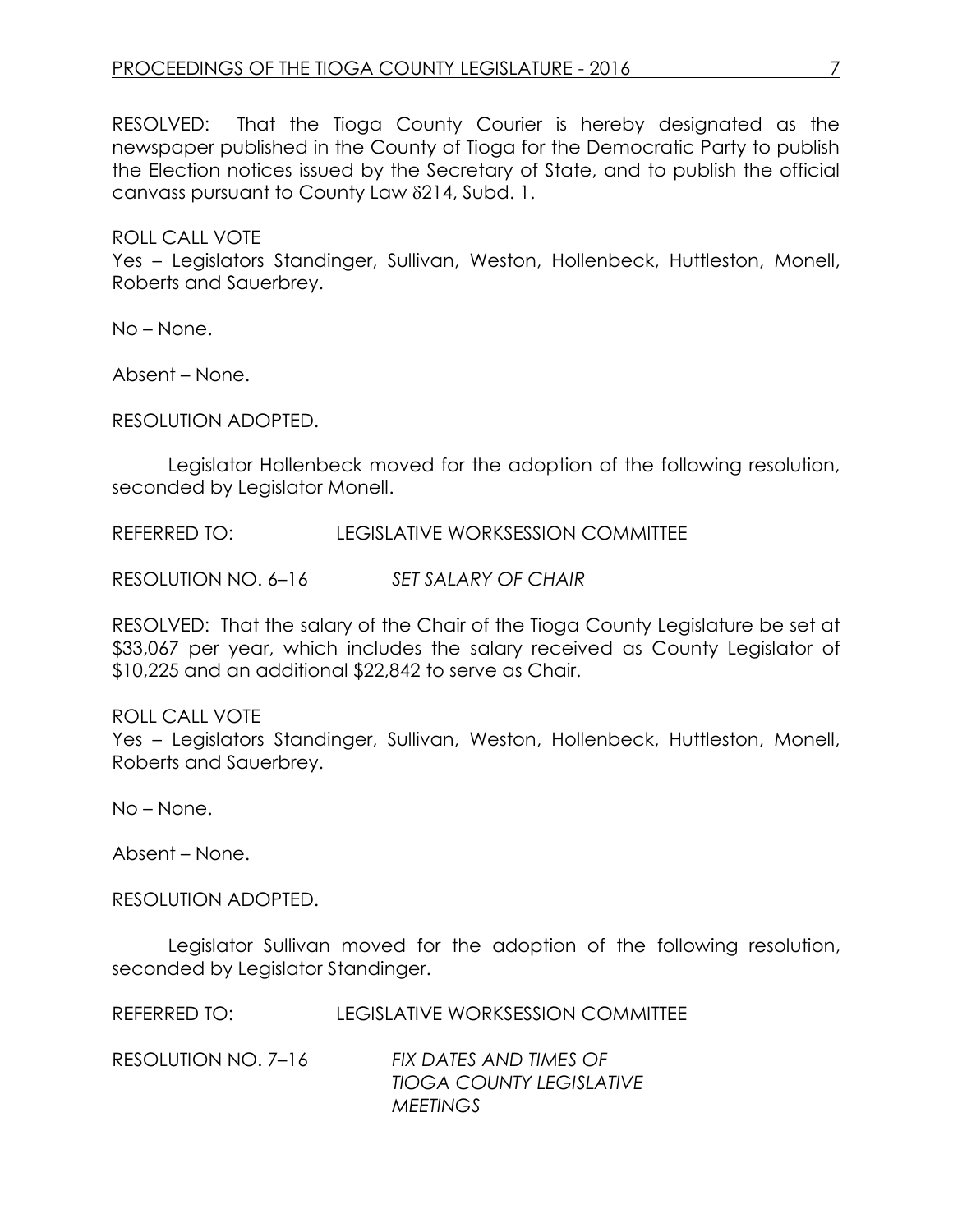RESOLVED: That the Tioga County Legislature during 2016 shall meet regularly in the Edward D. Hubbard Auditorium of the Ronald E. Dougherty County Office Building, 56 Main Street, Owego, New York at 12:00 P.M. on the Tuesday following Committees which are held during the first full work week of the month; and be it further

RESOLVED: That the, March, June, September and December 2016 Legislative meetings shall be held at 6:00 P.M.

## ROLL CALL VOTE

Yes – Legislators Standinger, Sullivan, Weston, Hollenbeck, Huttleston, Monell, Roberts and Sauerbrey.

No – None.

Absent – None.

RESOLUTION ADOPTED.

Legislator Weston moved for the adoption of the following resolution, seconded by Legislator Standinger.

REFERRED TO: ADMINISTRATIVE SERVICES

RESOLUTION NO. 8–16 *APPOINTMENT OF ADMINISTRATIVE CORONER*

WHEREAS: The Tioga County Coroners have selected an Administrative Coroner for 2016; and

WHEREAS: Such Administrative Coroner will perform the supervisory duties of managing their budget, paying the bills, and various office functions of the Coroner's office; and

WHEREAS: The Administrative Coroner will have no supervisory authority over the other Coroners; therefore be it

RESOLVED: That W. Stewart Bennett, Tioga County Coroner, has been selected by the four duly elected County Coroners to be designated as the Administrative Coroner for 2016 and be given a stipend of \$3,000.00 as set forth in the County budget.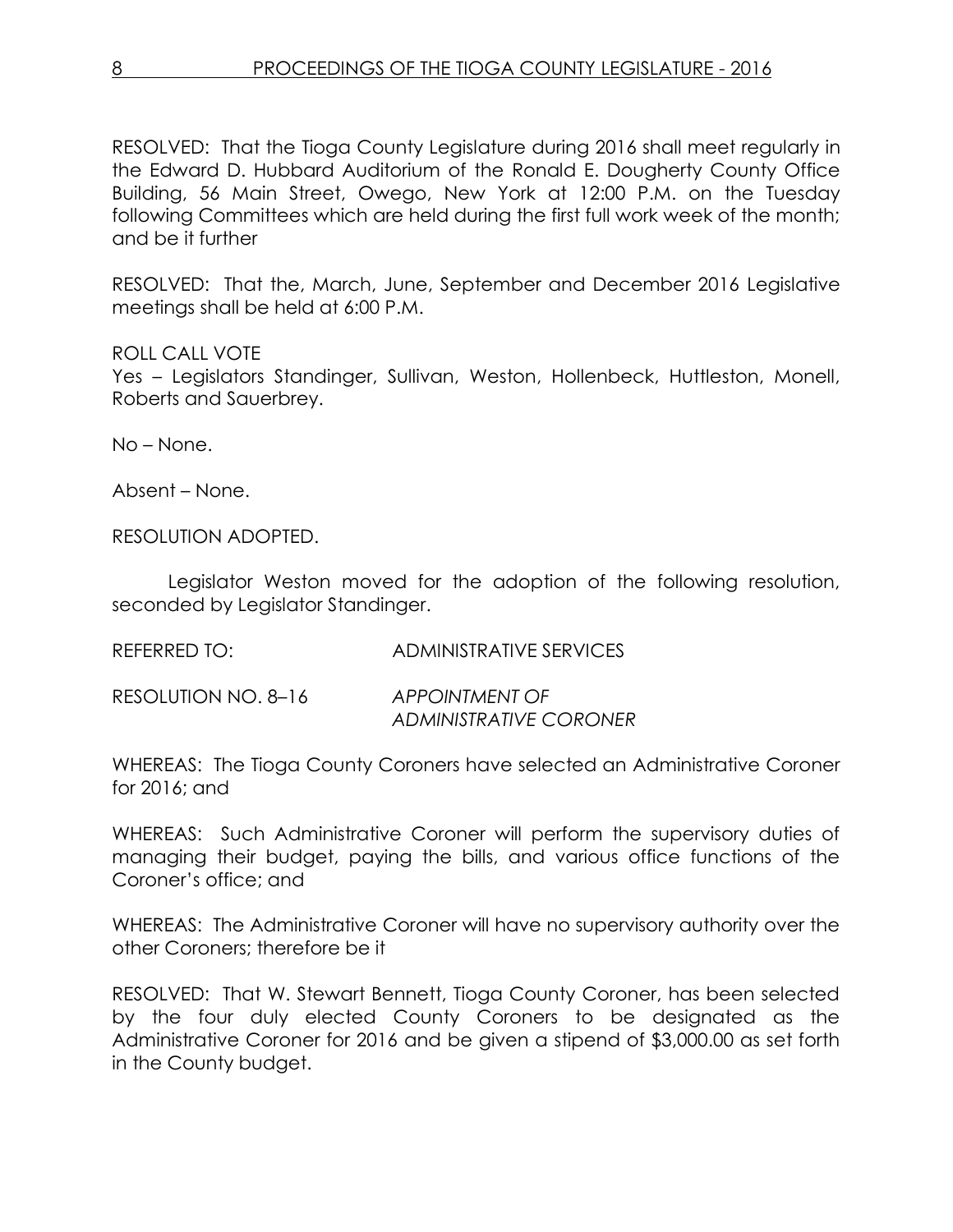ROLL CALL VOTE

Yes – Legislators Standinger, Sullivan, Weston, Hollenbeck, Huttleston, Monell, Roberts and Sauerbrey.

No – None.

Absent – None.

RESOLUTION ADOPTED.

Legislator Hollenbeck moved for the adoption of the following resolution, seconded by Legislator Sullivan.

| REFERRED TO:        | LEGISLATIVE WORKSESSION<br>PERSONNEL COMMITTEE      |
|---------------------|-----------------------------------------------------|
| RESOLUTION NO. 9-16 | APPOINT COUNTY AUDITOR<br>AND DEPUTY COUNTY AUDITOR |

WHEREAS: The County is required to appoint a County Auditor and Deputy County Auditor to process and review the Purchase Orders submitted by County Departments for payment of a variety of bills; and

WHEREAS: The terms for these appointments coincide with Legislator Group One and are due for reappointment as of January 1, 2016; therefore be it

RESOLVED: That Maureen L. Dougherty, be and hereby is appointed County Auditor for a three (3) year term, commencing January 4, 2016 and ending December 31, 2018; and be it further

RESOLVED: That Cathy Haskell be and hereby is appointed Deputy Tioga County Auditor, to act in the absence of the County Auditor, said term to be the same as that of the County Auditor.

ROLL CALL VOTE

Yes – Legislators Standinger, Sullivan, Weston, Hollenbeck, Huttleston, Monell, Roberts and Sauerbrey.

No – None.

Absent – None.

RESOLUTION ADOPTED.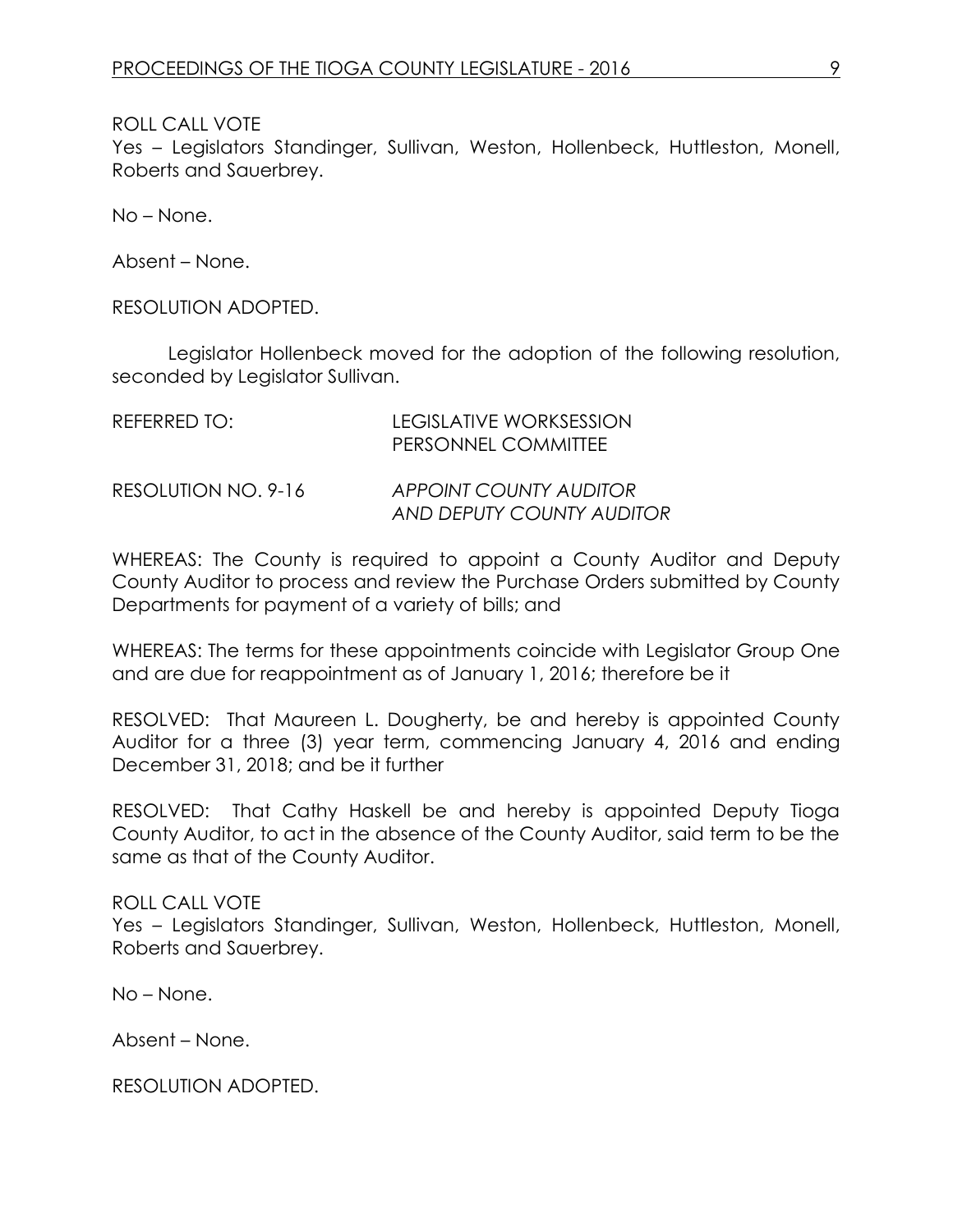Legislator Sullivan moved for the adoption of the following resolution, seconded by Legislator Hollenbeck.

| REFERRED TO: | <b>LEGISLATIVE WORKSESSION</b> |
|--------------|--------------------------------|
|              |                                |

RESOLUTION NO. 10–16 *APPOINT DIRECTORS SOIL & WATER CONSERVATION DISTRICT*

RESOLVED: That Legislators Dale Weston and Tracy Monell are hereby appointed Directors of the Tioga County Soil and Water Conservation District for a one year term of January 1, 2016 through December 31, 2016; and be it further

ROLL CALL VOTE

Yes – Legislators Standinger, Sullivan, Weston, Hollenbeck, Huttleston, Monell, Roberts and Sauerbrey.

No – None.

Absent – None.

RESOLUTION ADOPTED.

Legislator Sullivan moved for the adoption of the following resolution, seconded by Legislator Monell.

REFERRED TO: LEGISLATIVE WORKSESSION

RESOLUTION NO. 11-16 *ANNUAL REVIEW OF PROCUREMENT POLICY*

WHEREAS: General Municipal Law §104-b requires an annual review of Tioga County's procurement policy and procedures; now therefore be it

RESOLVED: That the Tioga County Legislature affirms its annual review of its Procurement Policy.